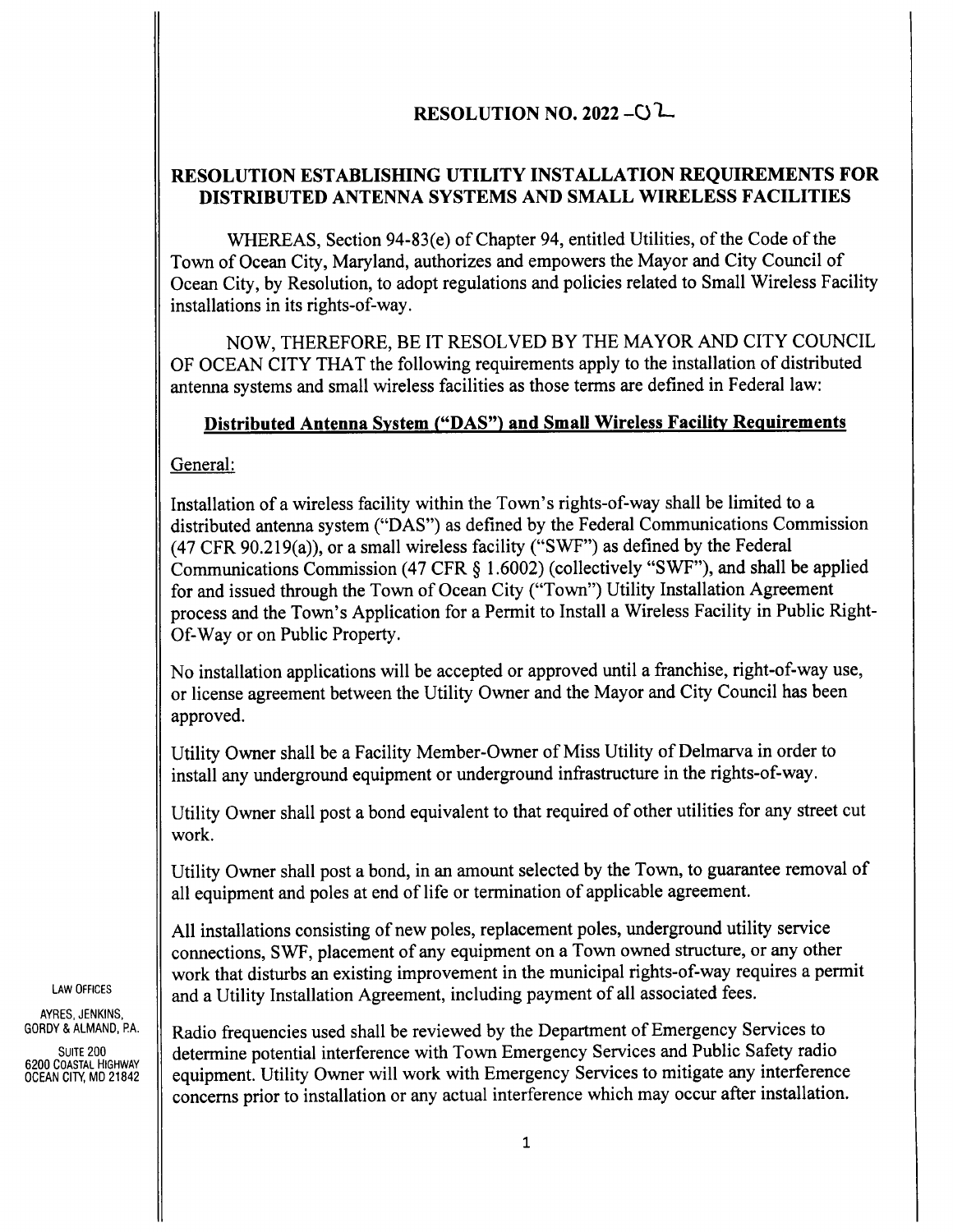All exterior cabinets and mounting hardware shall be aluminum, galvanized painted steel, stainless steel, or other corrosion resistant material. Utility Owner is responsible for keeping equipment cabinets in good repair, including rust prevention and graffiti removal.

Utility Owner shall first consider co- location on an existing pole or other structure, or the replacement of an existing pole before submitting an application for a new pole. Co- location is required unless Utility Owner can document that co- location is technically infeasible and would materially inhibit deployment.

If necessary, accessory equipment associated or connected with <sup>a</sup> tower-based SWF which shall never exceed 28 cubic feet, shall be placed underground, or screened from public view. All ground-mounted accessory equipment, utility buildings and accessory structures shall be architecturally designed to blend into the environment in which they are situated.

Neither poles nor SWF shall cause any physical or visual obstruction to pedestrian or vehicular traffic, or otherwise create safety hazards to pedestrians or motorists, or otherwise inconvenience the public use of rights-of-way, as determined by the Town.

All structures and equipment shall be aesthetically and architecturally compatible with the surrounding environment and shall maximize the use of a like facade to blend with the existing surroundings and neighboring buildings to the greatest extent possible through the use of color, camouflaging and architectural treatment. All structures and equipment shall comply with the applicable design guidelines, as amended from time to time, to the greatest extent possible. The Town may consider the aesthetic impact of the proposed structures and equipment, including but not limited to, whether its decision upon the subject application will promote the harmonious and orderly development of the zoning district involved; encourage compatibility with the character and type of development existing in the area; prevent a negative impact on the aesthetic character of the community; preserve woodlands and trees existing at the site to the greatest possible extent; and encourage sound engineering and land development design and construction principles, practices and techniques.

In order to preserve the aesthetic character of the Town, including addressing the challenge of wireless installation proliferation, ensure public safety and manage public vehicular and pedestrian movement, the following Town standards for equipment, aesthetics, location, and spacing shall be applied:

Zone R-1 and MH with existing underground utility:

No new poles or SWF allowed.

Exception: New poles and SWF may be installed in designated "technology gardens". Location of these gardens will be negotiated by the Utility Owner with the respective community association, and each location will require the approval of the Mayor and City Council. Pole plus antenna height shall not exceed the height of adjacent existing light poles. Spacing of pole mounted SWF shall be no less than the spacing required in the R-2 Zoning District.

Zone R-2 with existing underground utility: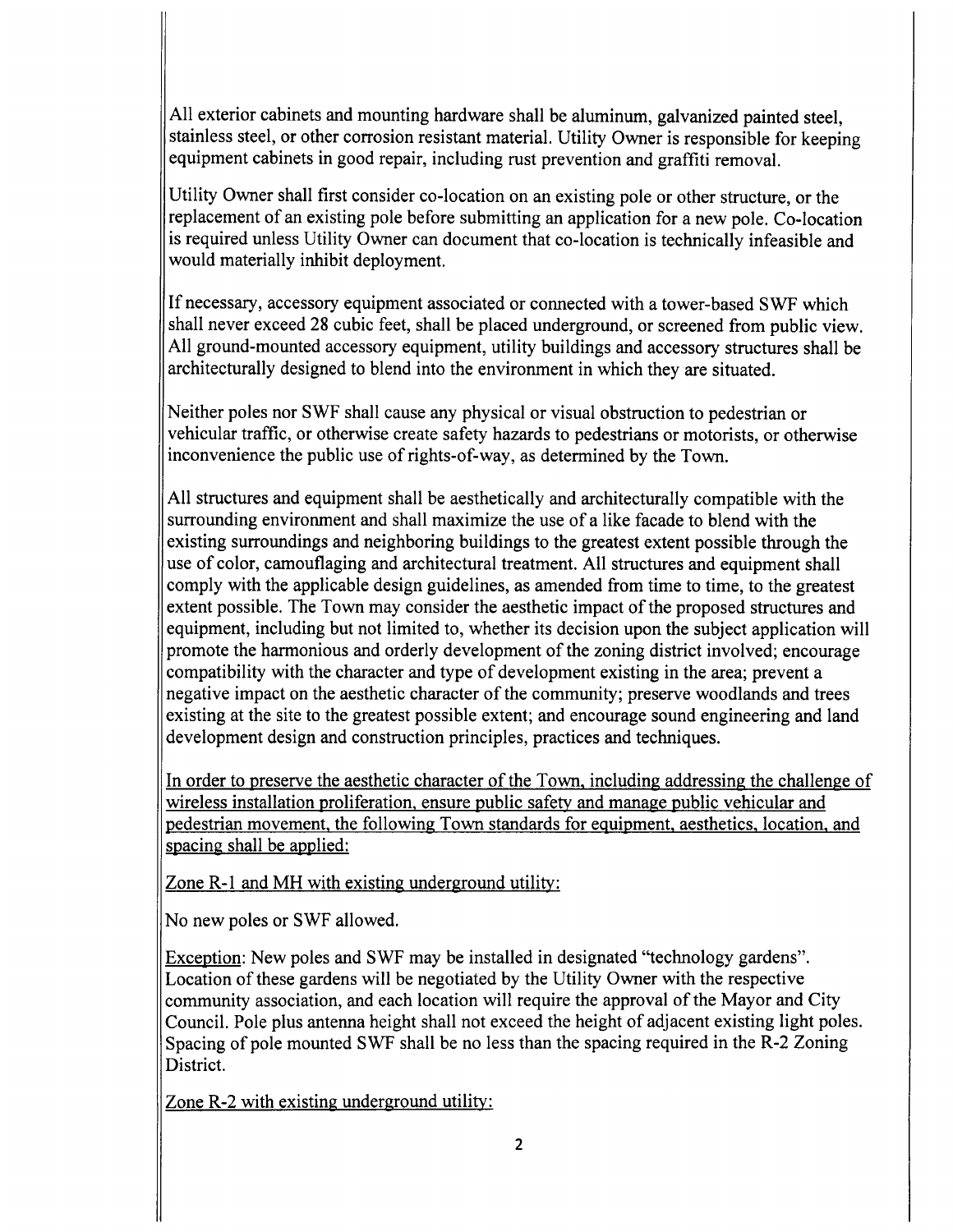SWF shall be constructed on existing light poles or as <sup>a</sup> replacement of existing light poles only, height not to exceed existing light pole. For the purpose of increased street lighting or to achieve an aesthetic improvement, the City Engineer is empowered to allow a new pole with a mounted antenna where no pole exists. Pole material and style to match existing streetlight. Wood poles are not permitted. Unless co- located with an existing SWF, each municipal rightof-way license holder's installations shall be spaced a minimum of 900 feet apart (approx. 3 city blocks). Installations proposed within 300 feet of an existing SWF, antenna or pole of another license holder, must co-locate at the existing antenna or pole location, or document why the co-location is not technically feasible and would materially inhibit deployment. Said documentation shall include, but not necessarily be limited to, an engineering report provided to the Town.

## Zone  $R-3$  to  $R-3A$  with existing underground utility:

SWF shall be constructed on existing light poles or as <sup>a</sup> replacement of existing light poles only, height not to exceed 50 feet or maximum height allowed by zoning, whichever is less. The City Engineer is empowered to allow a new pole with a mounted antenna where no pole exists for the purpose of increased street lighting or aesthetic placement. Pole material and style to match existing streetlight. Wood poles are not permitted. Unless co- located with an existing SWF, each municipal right-of-way license holder's installations shall be spaced a minimum of 900 feet apart (approx. 3 city blocks). Installations proposed within 300 feet of an existing SWF, antenna or pole of another license holder must co- locate at the existing SWF, antenna or pole location, or document why the co- location is not technically feasible and would materially inhibit deployment. Said documentation shall include, but not necessarily be limited to, an engineering report provided to the Town.

#### All other zones with existing underground utilities:

New poles allowed. SWF may be constructed at locations as <sup>a</sup> replacement of existing light poles ( preferred), or as new stand- alone installations. Height not to exceed 50 feet or maximum height allowed by zoning, whichever is less. Pole style to match existing streetlight. Wood poles are not permitted. Unless co- located with an existing SWF, each municipal right-of-way license holder's installations shall be spaced a minimum of 300 feet apart ( approx. <sup>1</sup> city block). Installations proposed within <sup>150</sup> feet of an existing SWF, antenna or pole location of another license holder must co- locate at the existing SWF, antenna or pole location, or document why the co- location is not technically feasible and would materially inhibit deployment. Said documentation shall include, but not necessarily be limited to, an engineering report provided to the Town.

Zone R-1 and MH with above ground utilities:

No new poles or SWF allowed.

Exception: New poles and SWF may be installed in designated " technology gardens". Location of these gardens will be negotiated by the Utility Owner with the respective community association, and each location requires the approval of the Mayor and City Council. Pole plus antenna height shall not exceed the height of existing adjacent utility poles.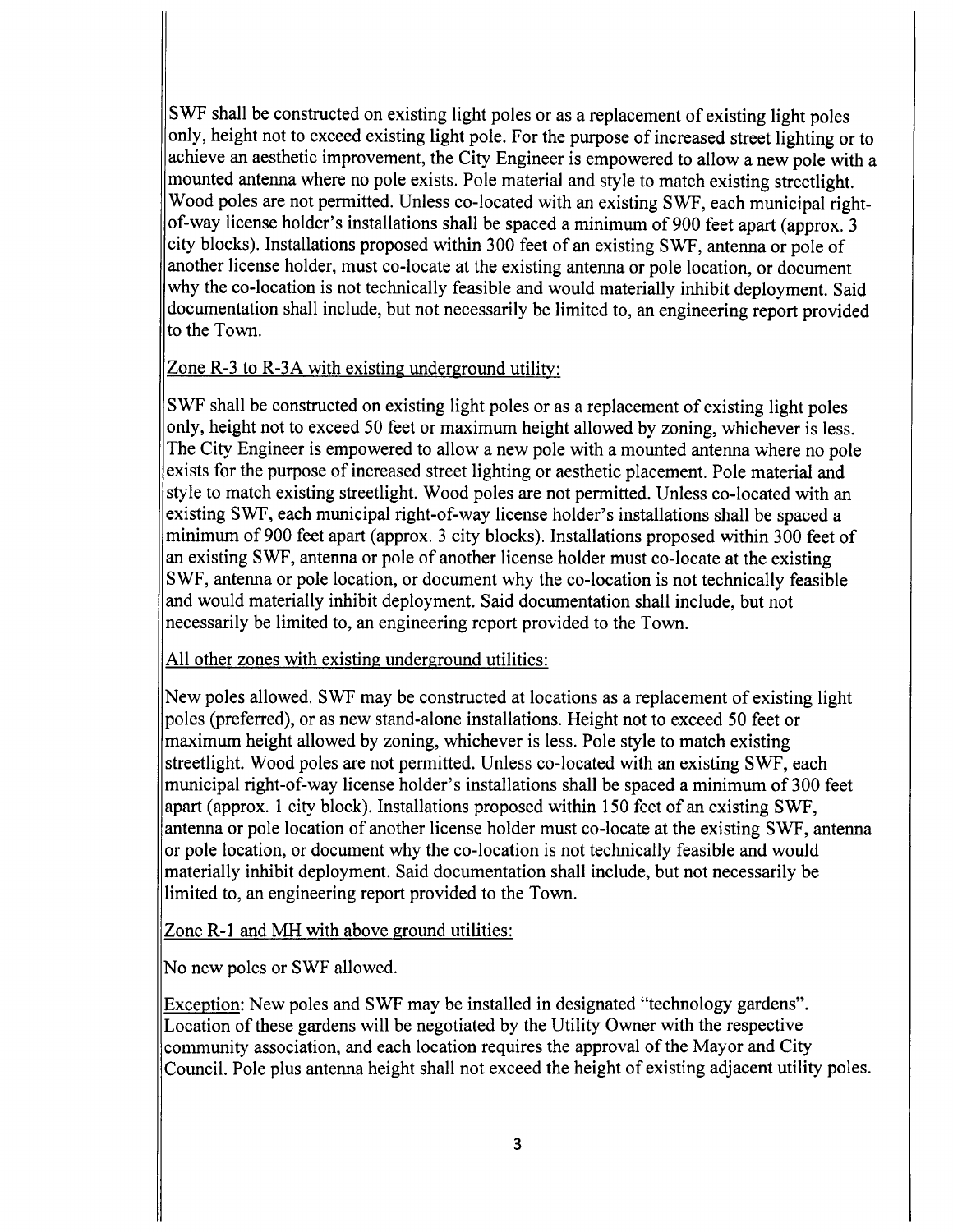Spacing of pole mounted SWF shall be no less than the spacing required in the R-2 Zoning District.

Zone  $R - 2 - R - 3A$ , with above ground utilities:

No new poles or SWF allowed without the written approval of the Mayor and City Council. New poles shall be constructed of either concrete, fiberglass, or aluminum. Wood poles will not be permitted.

Exception: SWF may be constructed on existing utility poles, light poles or as replacement utility or light poles. When installed as a replacement utility pole, the replacement pole shall be either galvanized steel, aluminum, or fiberglass unless the Utility Owner can show good cause why a wood pole is required due to state or federal regulations. Height not to exceed that of existing adjacent utility poles or maximum zoning height, whichever is greater, but shall not be more than 50 feet. Pole material and style to match existing streetlight. Unless colocated with an existing SWF, each municipal right-of-way license holder's installations shall be spaced <sup>a</sup> minimum of 900 feet apart ( approx. <sup>3</sup> city blocks). Installations proposed within 300 feet of an existing SWF, antenna or pole location of another license holder, must colocate at the existing SWF, antenna or pole location, or document why co- location is not technically feasible and would materially inhibit deployment. Said documentation shall include, but not necessarily be limited to, an engineering report provided to the Town.

All other Zones with above ground utilities:

SWF may be constructed on existing utility poles, existing light poles, as replacement utility or replacement light poles ( existing or replacement pole installation is preferred), or as new stand- alone installations. Height not to exceed 50 feet or height of adjacent utility poles, whichever is greater. Pole material and style to match existing streetlight. When installed as a replacement utility pole, the new pole shall be of either galvanized steel, aluminum, or fiberglass unless the Utility Owner can show good cause why a wood pole is required due to state or federal regulations. Unless co- located with an existing SWF, each municipal right-ofway license holder's installations shall be spaced a minimum of 300 feet apart (approx. 1 city block). Installations proposed within <sup>150</sup> feet of an existing SWF, antenna or pole of another license holder must co-locate at the existing SWF, antenna or pole location, or document why the co- location is not technically feasible and would materially inhibit deployment. Said documentation shall include, but not necessarily be limited to, an engineering report provided to the Town.

## Modifications:

Modifications to existing approved SWF installations require approval from the City Engineer through the submittal of Town's Application for a Permit to Install a Wireless Facility in a Public Right-Of-Way or on Public Property. The City Engineer will review the application and either approve, approve with comments, deny, or require the Utility Owner to appear before the Mayor and City Council for approval.